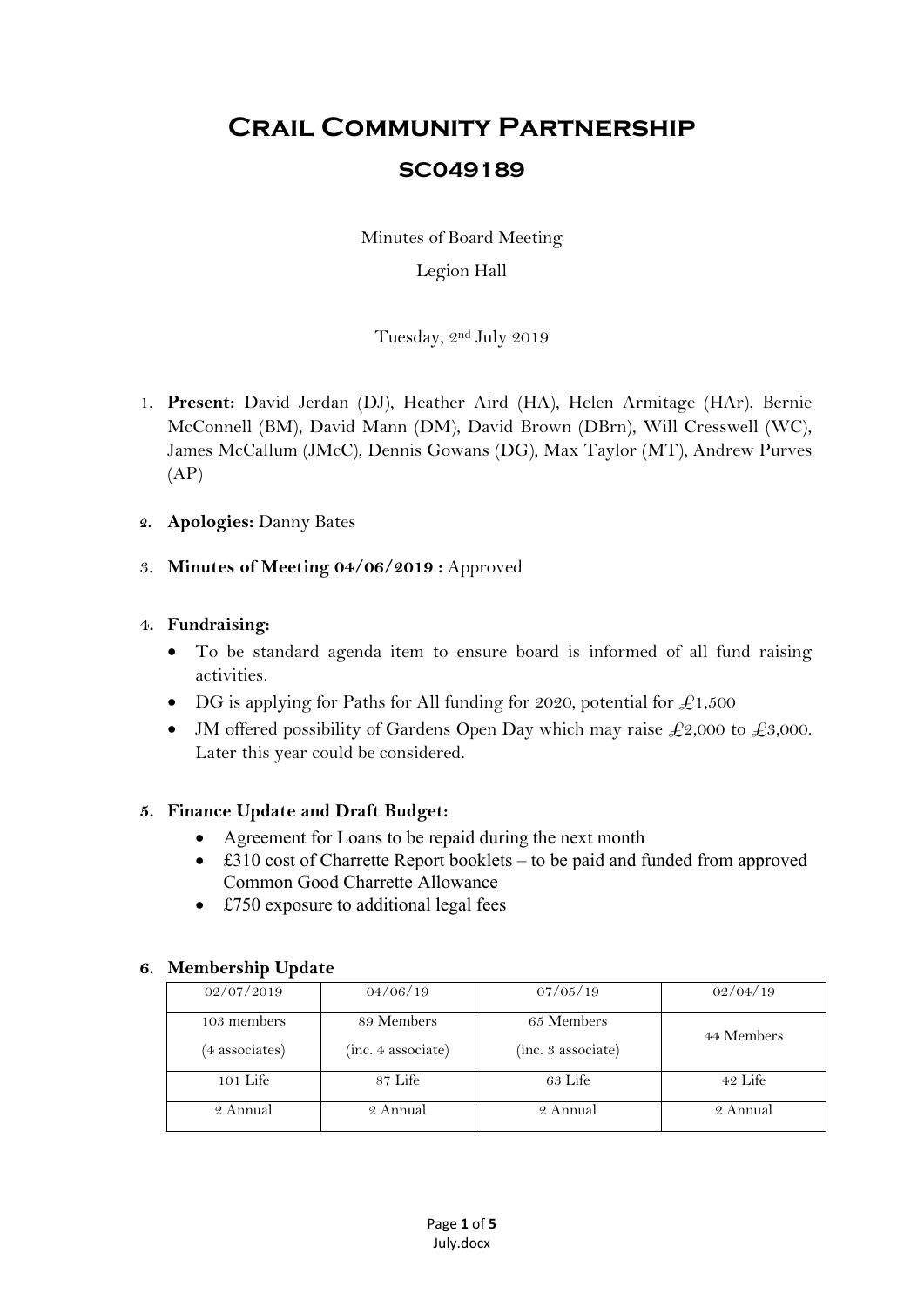Agreed to make online application and bank transfer facilities available to potential members.

The Golf Club has agreed to push membership and will email their members with a short statement about CCP and a membership form.

### **7. Charrette Report Update**

Final report is now with us and has been printed. Members meeting to be held Friday 5th July at 6pm. The objectives being to informally help members understand the structure and content of the Report, understand how the CCP Board will operate and develop a basic understanding of what actions are currently being taken by CCP.

Trustees to advise whom copies of the report have been given to, advising DG and HA.

Target List for paper distribution:

Scottish Office – seek advice from Nick Price and Jamie McComb (DG) Willie Rennie – in advance of 18th July meeting in Crail (HA) Stephen Gethins (DG/HA) Councillors (DG/HA) FC CEO (DG/HA) FC Head of Service (DG/HA) FC Others to be advised

Media/Press – Scotsman, BBC Scotland, Fife newspapers, STV (HA/DG)

For Crail Public plan Drop In Centre again, once schools are back (21st August). For two weekends.

WC to prepare Press Release. (WC)

#### **8. Sub Committees**

#### **Harbour**

Next meeting planned for 3<sup>rd</sup> July.

### **Crail North**

Refer to attached committee reports (attached to email)

DB has asked Steve Tolson for a quotation for his services on a day rate to work on Masterplan Consent Area (light). Essential elements are keeping the landowner(s) engaged and working on a funding method. This is something to be discussed with Willie Rennie.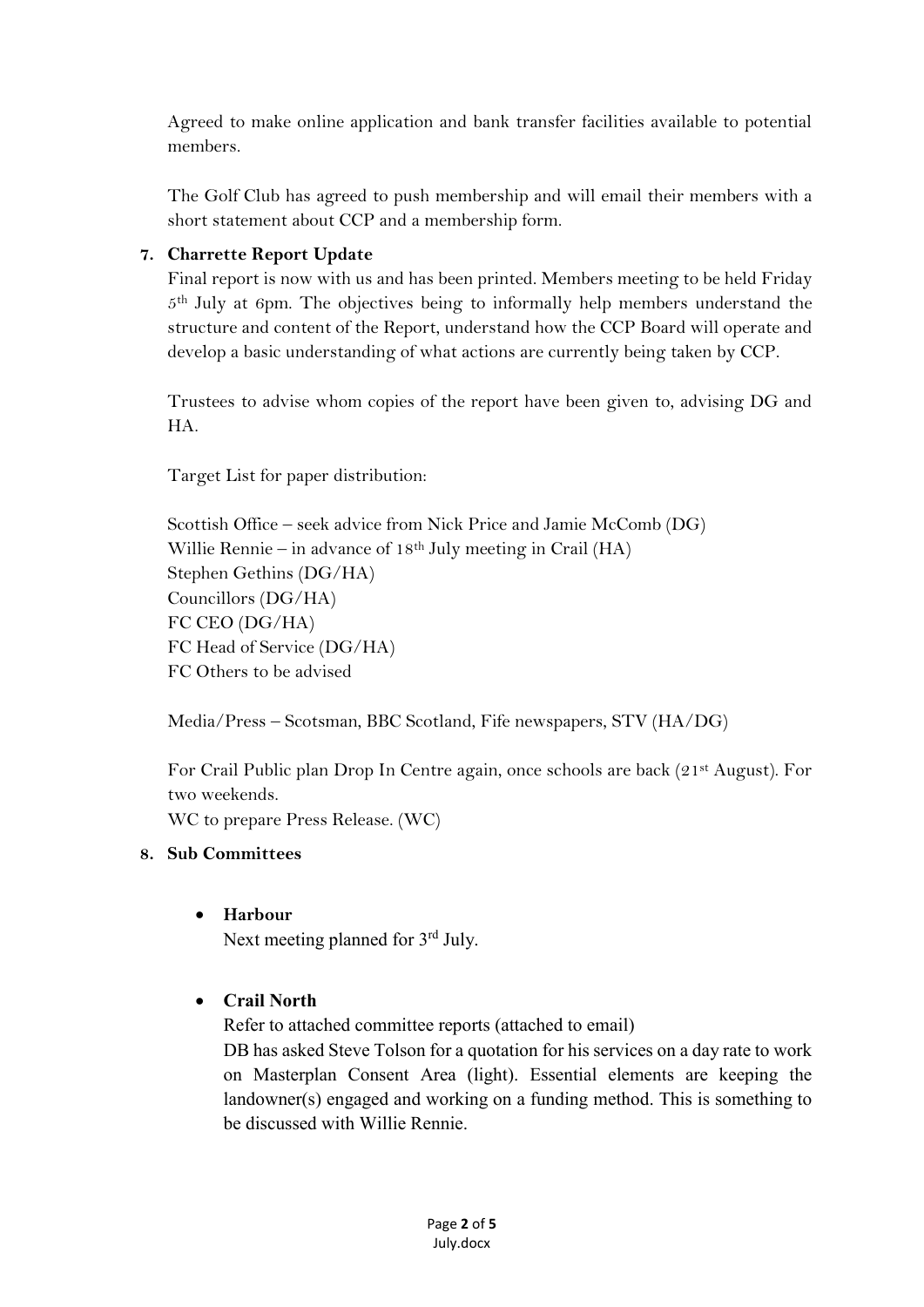CCP need clarification on whether the report, as a Local Place Plan, can be registered with Fife Council (DJ)

Open question, once the new planning act is in place can the landowner move forward without community involvement. TBC (DB)

#### **Strategy**

Initiatives can now be taken since we have the report finalised and available.

#### **Environment/Woodlands**

Comprehensive notes available in the Sub Committee notes (attached in email)

The main concern is making good progress with land ownership transfers. The two bodies that can be responsible for land are CPS and CCP. CPS already has considerable assets owned.

Agreement that CPS should be trying to obtain ownership of all of Denburn Wood.

WC to identify packages of land that are currently owned by FC (or others) that would be valuable additions to Crail's green areas. With a view to this being discussed with Janice Laird.

It was highlighted that Fife Council is currently consulting on the Common Good Register for Fife. CCP (and the CCC) needs to formally respond to this. Email to be distributed to CCP trustees.

### **Community Facilities**

Formal application for Stage 1 was completed 28/06/19

### **Website/Facilities**

Crail.info registered for new website. No additional action taken recently, aiming to have this up and running later in 2019. Trying to develop this as a Youth Engagement project and have potential Waid 2<sup>nd</sup> year student to join the publishing team.

Need to have proper interlinking and presentation of Charrette Report on Crail Matters (website) and CCP Facebook by public launch target date, 17/08/19.

**Business/Tourism** 

Agreement for CCP to join East Neuk Tourism Association. Action DG.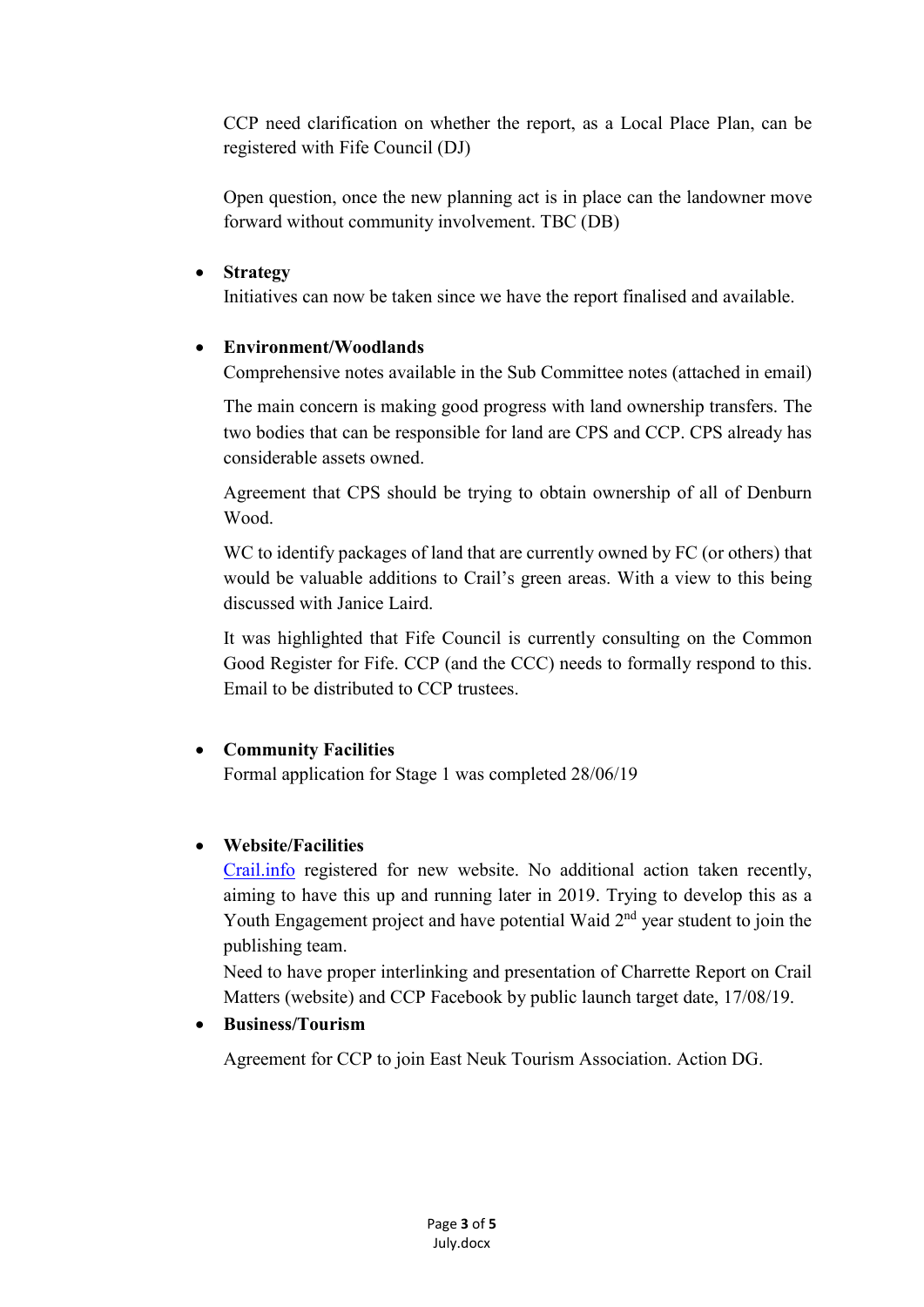## Date of next meeting:  $6<sup>th</sup>$  August 2019

Submitted, Dennis Gowans Secretary 3rd July 2019

Signed by Chairman, David Jerdan…………………………………. Date………./…../…….